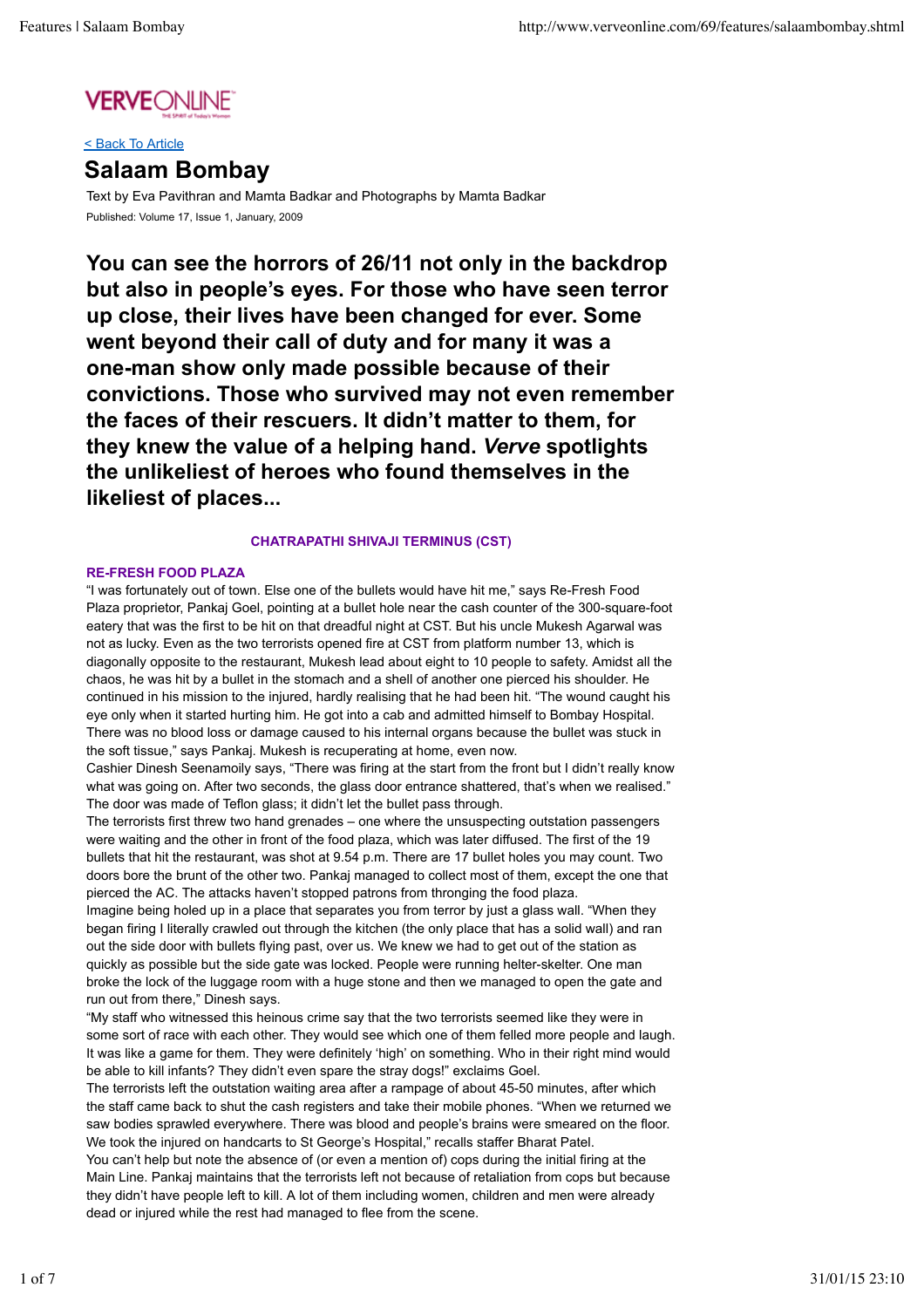There are still some workers who are scared to return to work. And those who have resumed feel that it's dangerous because there isn't enough security for a huge station like CST. "What can the government do for us?" asks Dinesh. "The terrorists managed to fire at their own will without any resistance, for more than half an hour...."

# **SANJAY KUMAR PANDEY, DEPUTY STATION MANAGER**

He heard the gunshots as he was walking towards his office, ignoring them thinking they were firecrackers. Until he saw people being felled by bullets. "I still get nightmares. Those who tried to escape fell dead in their tracks," he says. That's when he noticed one of the terrorists, Ajmal Amir Kasab, making his way towards the suburban platforms. "Senior inspector Shashank Shinde (GRP), rushed to the scene and fired at Ajmal. However, the other terrorist (slain Ismail Khan) shot him from behind. I saw that with my eyes. It was shattering." Sanjay then hurried towards the local platforms. A homeguard who was next to him was shot on his leg. He immediately put him on a wheelchair and took him out through one of the gates of the station. By then the announcements had been made and the platforms had been emptied, diverting further casualties. Sanjay is full of praise for his senior, station master R. B. Sharma, who made the watchmen of St George's open the gate facing the station to facilitate easy transfer of the injured. Both of them rescued people through the night. Sanjay received an award for his courage from the South Indian Education Society and the Shanmukhananda Sabha.

# **A. K. TIWARI, ASSISTANT CHIEF TICKET INSPECTOR**

He lost his friend and colleague S. K. Sharma on that dreadful Wednesday. Naturally, he is livid and angst-ridden. "I just want someone to explain to me why there were no cops in the vicinity even after constant gunshots were heard from the outstation platforms?" he asks. Sharma was winding up his work for the day after a routine round of the station with Tiwari, when they heard the gunshots. "The firing stopped suddenly. We thought they had left the station," recalls Tiwari. The two got separated and Sharma, unaware that the terrorists were just taking a break to reload their guns, proceeded down the stairs and was gunned down. He died on the spot. Tiwari helped a woman and her child who were bleeding profusely. "She was crying for help. I carted her to the hospital. They didn't make it," he sighs. He was there until the last body had been taken out. When he returned to his office, "There was a grenade stuck in the ticket punching machine. Sharma's wife called me up to ask about his whereabouts. I assured her that everything was under control. Your mind always expects people 'you' know to be invincible. But, when I didn't see him till 3 a.m. I hurried to St George's and saw his body there. I couldn't believe my eyes." He doesn't think twice before talking about "people making tall claims". Tiwari seemed quite miffed with announcer Ram Zhende for taking all the credit and not even mentioning his fellow announcer (Main Line) who had initially warned him about the firing. "You can't even see the outstation platform's waiting room from the suburban ones," he justifies. He calls senior inspector Shanshank Shinde a true martyr. "He's the only one who I saw fight and die in the line of duty." Tiwari didn't even spare the media for not getting the figures right. "I hand carted at least 40 people, both injured and deceased, to the hospital. So how can the figure be just 56? And why are none of you asking for the CCTV footage from the Main Line that captured the actual rampage?" he questions. "The suburban platforms were empty by the time the terrorists reached and the media has CCTV footage for those." A question that hasn't still been answered....

#### **R. H. DUBEY, SENIOR TICKET CHECKER**

He was sitting in his office on platform 1 when the Harbour Line train coming towards CST was to reach the platform on 26/11. The motorman had no clue of what was happening at the station. "I heard the shots but ignored them thinking they were firecrackers, as India had won a match. But it got louder and started coming towards the suburban platforms," he says. "That's when I heard Ram Zhende's announcement."

When the train reached the station, some 200 people alighted and on seeing this Dubey rushed and pleaded with people to move out of the platform from the Masjid end. "If we had stayed there, Kasab (the captured terrorist) would have shot at us as he left the station," says Dubey. The people in that train have a lot to thank Dubey for. Had he not shouted and pleaded to them to take the rear exit they would have fallen prey to the AK-47s.

#### **SUSHILA PYARELAL, CLEANER GROUP SUPERVISOR**

Sushila lost her good friend in the attack. But that didn't stop her or her team from removing all traces of the sinister assault from the station. Her colleague Rukhmani Shanmugham had a narrow escape, as she was sitting near Platform 13 when the terrorist entered! They managed to get away unhurt but returned to the station at around 1.30 a.m. after getting instructions from the Central Railway authorities. "By then the bodies were all cleared. I can't still sleep at night, the images still haunt me. There were pools of blood, bullets, shattered glass and pieces of bodies amongst open tiffin boxes and luggage. But, we had to do our job," she says. A team of seven cleaned up the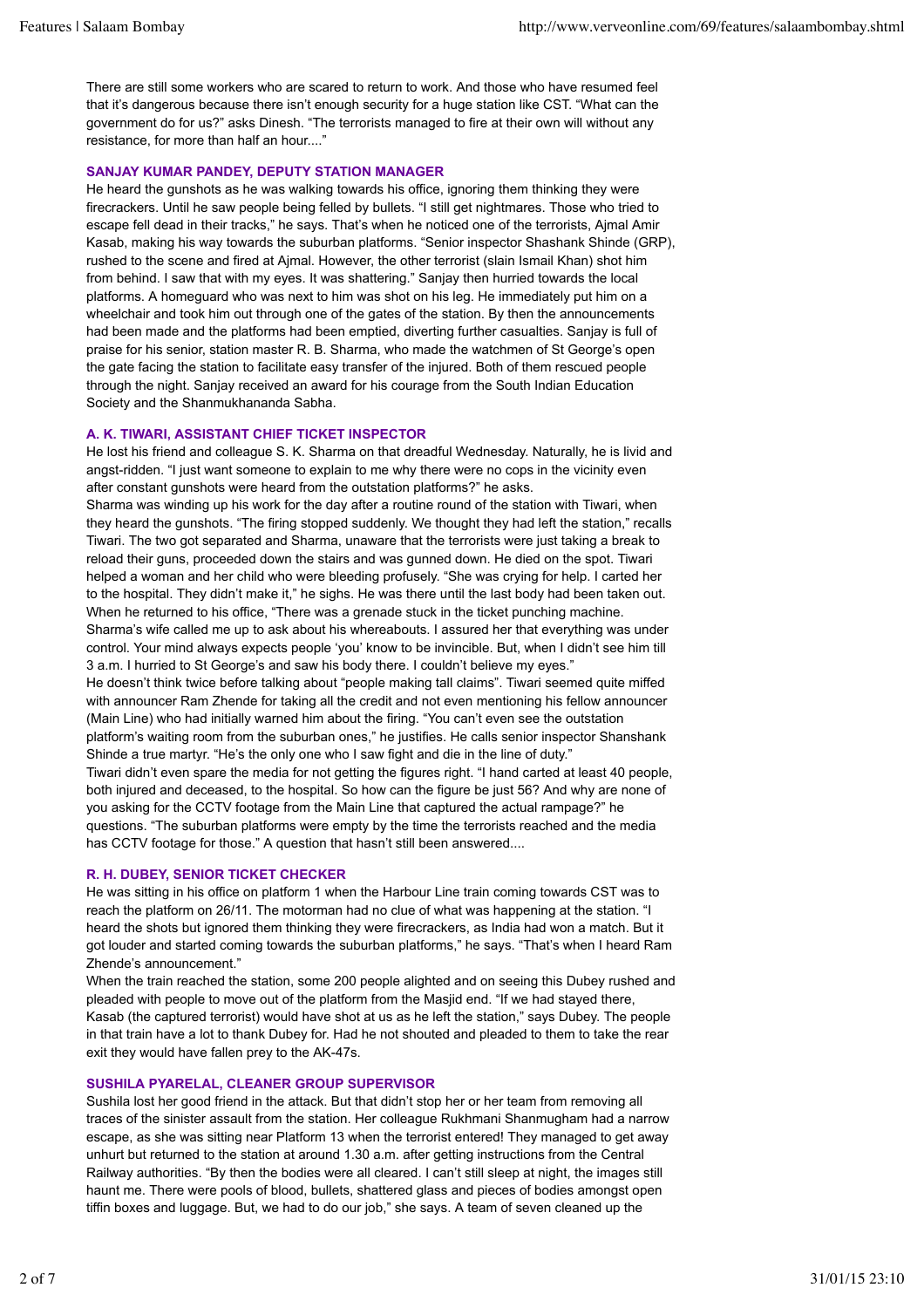entire section. It was no mean feat. The blood clots were so thick that they had to scrape them off the floor with stones. They also collected all the bags, including the one with explosives that was discovered later, and footwear of the victims and those who had fled and stored them in the unclaimed baggage section. Sushila and many in her team are scared of coming to work, but feel that life has to go on… like so many, this job is her only source of income.

#### **Nileema Zoheri, Wheeler Bookstore**

Commuters swarm all around CST's Wheeler Bookstore. Many stop to pick up magazines and other reading material but only a few pause to notice the make-shift lamination of former staffer, Chandulal Kashinath Tandel's photograph that hangs at the storefront. If they have noticed his absence, they're not telling. The salesmen and Nileema Zoheri, who is in charge of the store, stare blankly for a while and it is Nileema who finally speaks…. "I tried to get in touch with him and his family after I saw the attack on the news but I couldn't get through. We thought he had shut shop and left. It was only when we came in the next morning and saw that the store was still open, that we realised what had happened." Chandulal who has worked there over three decades was about his daily routine when the gunfire broke out. "He was shot trying to pull down the shutters of the store. No one knows exactly what happened that night. No one was there, but it was pre-destined," she admits fatalistically. The only reprieve for most people swept up by this immense tragedy.

#### **COLABA**

# **CAFÉ LEOPOLD**

A few days after the firing at Leopold, some popular dailies reported how the two terrorists who unleashed death at the café and later at The Taj had dined there and even paid the bill! Quiz manager Eric Anthony on this and he rubbishes the stories as rumours spread by people trying to cash in on the tragedy. "The attackers came in through the two entrances in the front. First, they threw a grenade and then started firing arbitrarily at around 9.40 p.m. It was very loud…like war." It was full house, despite it being a Wednesday, but luckily there were no customers waiting outside. The attacks killed two staffers, six customers including foreigners and left many severely injured. Eric who usually stands at one of the main entrances to usher the guests in was at the cash counter on that fateful night. That was escape number one, for him.

As soon as he heard the blast he ran out of the side exit. That's when staffer Kazi Mohammad came out and collapsed in front of him. "He was bleeding profusely. Peeru Pasha, a staffer with Leopold for 17 years, followed Kazi. I told Peeru to help me take Kazi to the hospital. He said he was feeling giddy and couldn't take the sight of blood. We all assumed that it was a bomb blast. Peeru turned to go back in when the terrorist caught him. He was shot in the neck," he chokes. After Peeru fell, the terrorists got out. One took over the footpath and the other the by-lane. When a bullet brushed past his head, Eric ran towards Colaba from the lane behind Taj. Escape number two. When he reached Colaba there was firing at Nariman House. He jumped into a taxi and went to GT hospital. He was stuck in the X-Ray room for over an hour because of firing at Cama hospital. Escape number three.

"I am not scared of death any more. I'd like to think of myself as God's favourite child," he says optimistically trying to conceal the trauma of those 15 minutes spent almost in the claws of death. Thomas Fernandes, captain of the restaurant was stuck inside and has some horror stories to tell. "I ducked under a table along with two customers. One took a bullet on the head and the other succumbed to six. People who got trapped were customers sitting in the middle," he says. He stayed put in the kitchen and came out later to clean up and pick up the bodies with the help of locals.

The café, a hotspot in the city thanks to Gregory David Roberts' Shantaram, still holds wounds of the attack on its walls and glass panes. "We are not fixing them at the moment. It's like a tribute to the ones who lost their lives here. We'll never forget them," assures Eric.

#### **Bharat Waghela, Owner Chamunda Chemist**

Bharat Waghela was at home watching cricket like most Indians on November 26th, when he was distracted by flashes of light and what sounded like firecrackers. As he stood by his building gate, peering in the blinding darkness, he saw what he would later identify as the second terrorist standing on the road diagonally across from him. His house, opposite his chemist-store Chamunda, is nestled next to Café Leopold. The terrorists who exited from the café's side entrance unleashed a barrage of bullets in the by-lane, at anything that moved. "There were six of us standing at the building gate, I don't know what possessed me to duck when I did. The tailor standing behind me was hit by three bullets, one got him square in the head and he died on the spot," he recounts. His body language belies the horror that is plainly visible in his eyes.

Once they opened fire, he ran upstairs and kept his family away from the window but they fired into his home. After a lull, he opened the window and saw his brother, Subhash, prostrate on the pavement. "I ran downstairs immediately but I couldn't get to Subhash because one of the terrorists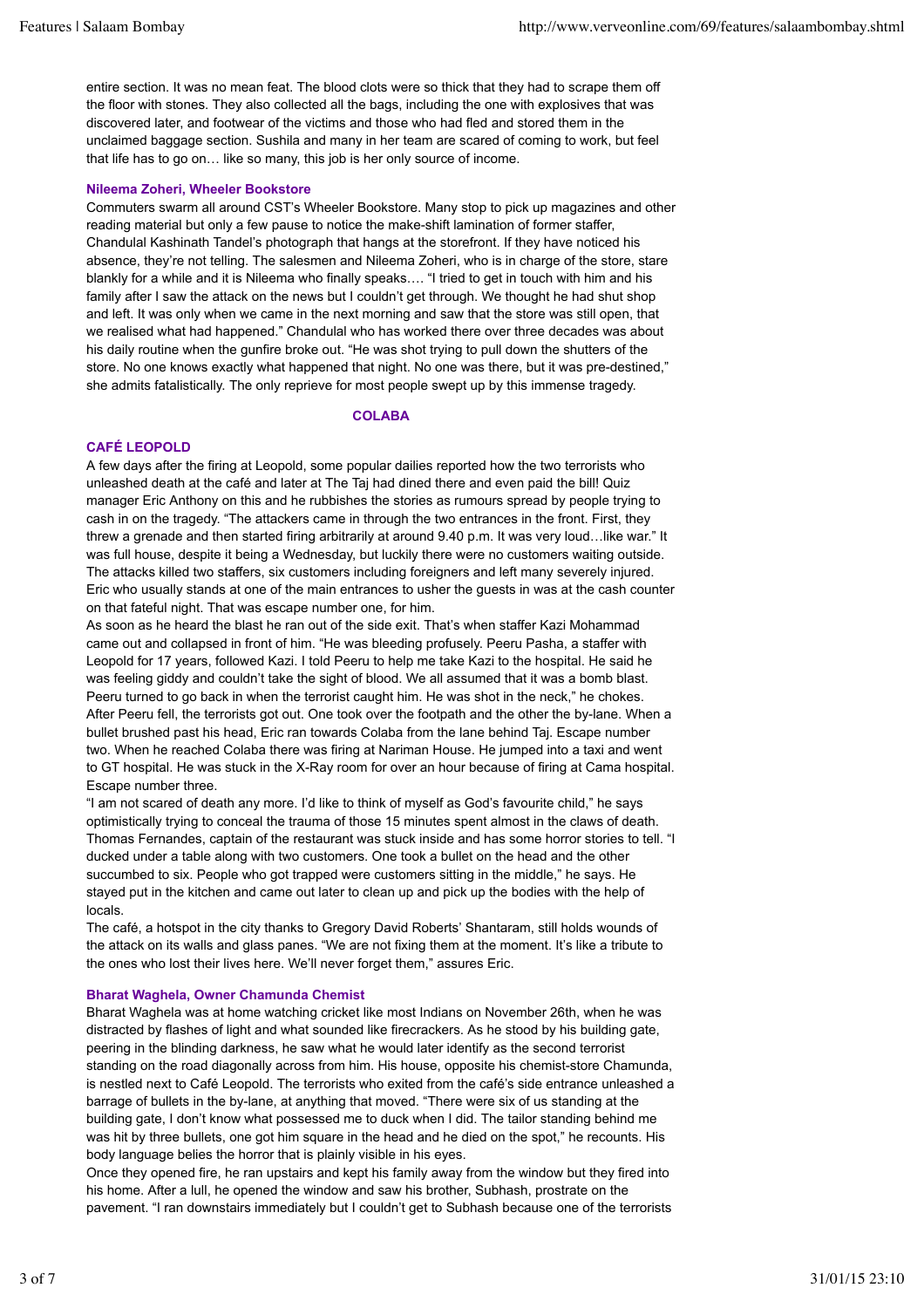was still standing there. I waited till he had walked ahead and then pulled my brother into a little alley. He told me he had been shot, 'my stomach's really hurting' he kept saying." After managing to get his brother into a taxi he took him to Pophale Nursing Home and was refused service. "They told me it was a police case and that I would have to take him to a government hospital. I begged and pleaded, I even had a relative go to the police chowky but it was empty. He lost too much blood and despite five hours of surgery he did not survive."

Tears of grief are replaced by those of anger and frustration. He vividly recounts the events even as he is forced to carry on his business as though nothing happened. His passion however translates into his dealings with traders and maybe, just maybe, he's being a little harsher with them today? "People told me to lodge a case against Pophale but what's the point in that? It's not going to bring my brother back. But why become a doctor if you're not going to help?" he asks helplessly. "Subhash was shot at while he was securing the store. He had pulled the shutter half way down. A foreigner who had been shot ran in and pulled the shutter down completely. He told my father and the customers to remain inside. This man was helping even though he had been shot!" Bharat points to the spot outside his store where they later found a haversack full of magazine cartridges and the little alley he pulled his brother into. He shows us where they found empty cartridges the following day and the route the trigger-happy terrorists took. He tells us how they barricaded their lane with bicycles and that he also lost a cousin, the victim of a stray bullet from Nariman House. He has come close to breaking down three times while recounting that harrowing night. And yet he retreats into his apothecary that houses idols of innumerable Indian deities.

#### **CAMA AND ALBLESS HOSPITAL**

#### **CHAYYA LAD, MATRON**

Baby burps, chuckles and cries reverberate from the different wards of Cama Hospital. You wonder how the nurses and young mothers managed to keep the newborns calm and quiet. On 26/11, after the cold-blooded killings of several commuters at CST, the two terrorists decided to take 'unplanned' refuge in the hospital. They killed two unarmed watchmen, in their attempt to take asylum. Watchman Raosaheb Funde, who escaped from the clutches of death by a whisker, ran to the main building and informed the staff on every floor about the approaching jeopardy. Today, Chayya Lad is a proud matron. Her team of nurses, watchmen and ward boys performed incredibly under mind-numbing circumstances. "I left for J. J. Hospital at around 8.30 p.m. on the night of the attacks. But I came back as soon as I was allowed to enter Cama. After receiving the warning from the watchmen the first thing the nurses did was to switch off all the lights. They locked patients, babies, relatives and even people who had fled from CST, in the milk bank and the baby room on the fifth floor. Others were holed up in bathrooms on the fourth floor," she says. The terrorists knocked on every ward, all of which were empty by then. The nurses made everyone turn their mobile phones off and urged mothers to feed their tots to keep them quiet. It was their sheer presence of mind that saved the lives of several people, including 40 babies and their mothers. The sixth floor where the gruesome encounter took place was damaged beyond recognition at the time of going to press. The terrorists had made the ladies loo on the floor their base. Two constables fell prey to a grenade. The walls look like a canvas of bullet holes and shrapnel marks. One of the lifts has been replaced. You can almost hear gunshots echo in your heart.... Chayya conducted group counselling sessions for all her staff. "I gave them a platform to express their feelings and assigned them morning shifts for a few days after the attack. I am so proud of them; they are role models for people wanting to be in this profession."

#### **NARIMAN / CHABAD HOUSE AREA**

Varun Sonawane, BPO employee residing in Mehta building diagonally opposite to Nariman/Chabad House.

Blink and you might have missed the narrow residential by-lane, which nestles Nariman/Chabad House. Now, even a kid playing on the streets seems to know its exact location. The five-storeyed building, formerly known as Nariman House, is currently in the limelight for the unfortunate killing of Rabbi Gavriel Holtzberg, his wife Rivka and their few Israeli guests.

Some dailies and news channels had reported that the terrorists were staying in the building for a couple of months before the attack. Varun who witnessed the siege up close rubbishes this claim. "They were orthodox Jews and rented out rooms only to visiting Jews," Varun justifies. Ask him if he saw the terrorists walk in and he says, "I can't tell. Many people who visited them carried knapsacks. Although it's quite clear that they had studied the entire area."

Varun heard the gunshots at around 10.00 p.m. At first, he thought that a fight had broken out between the Jews in the house. "I came out of my room and saw some people from the alley throwing bricks at the house. The terrorists fired in retaliation. That's when we ran out," he says. Varun realised the seriousness of the situation when a few grenades exploded in the lane and later, one almost blew up a petrol pump nearby. He and many residents spent the following two days on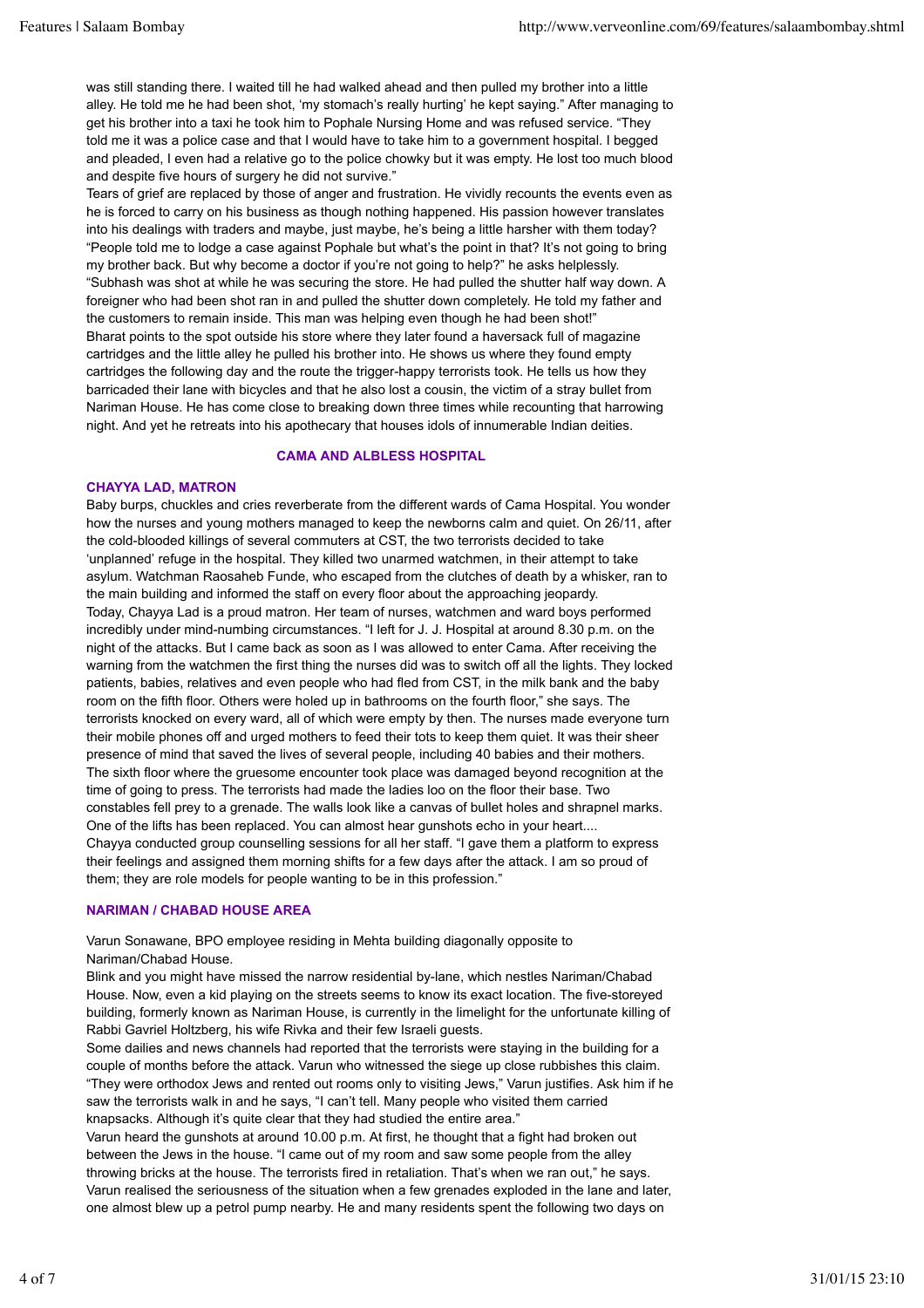the main road watching terror unfold in front of their eyes.

According to Varun the terrorists wanted to clear the area and take Israeli hostages. "There were around 80 people in the lane. They could have easily killed them all. But, they just fired warning shots."

Varun remembers the couple to be friendly. "They kept to themselves, but often came down to watch us play cricket. Two days before the attack, few of us went to collect donations for the yearly Sai Baba puja. Gavriel gave us 500 rupees and promised more if required."

Varun returned to his one-room house on the morning of November 28 and helped social worker Vijay Surve in serving food to the commandos after their mission ended late that night. Those 60 hours of terror have changed Varun's perception of 'safe' Colaba. "I always thought South Bombay was safer than the suburbs... but I guess I was wrong."

#### **Iqbal Singh Jaggi, resident of Prem Bhavan behind Nariman/Chabad House.**

A former army trainee, 84-year-old Iqbal Singh Jaggi was born in Rawalpindi. He's proud to say that he's a Sikh with a Muslim name. Familiar with almost all holy texts, he feels that today's generation doesn't understand religion. "No religion patronises miscreants," he exerts.

On the night of the attacks when he heard the explosion, his immediate thoughts were that of kids with no manners celebrating India's victory in a cricket match. It's only when his son rang up from Kuwait that he switched on the TV.

Iqbal's house in Prem Bhavan is ground zero. Its backyard is Nariman House. Yet, he and his wife refused the cops' offer to be evacuated. "A couple from the adjacent Fardoon Court moved to another building called Colaba Court and were shot dead, when they peeped out to see what was happening. The NSG commandos were being air-dropped on the terrace of our building and cops had surrounded the area. It would have been foolish and cowardly to move out. What better protection could I have got elsewhere?" he asks.

For two days all they could hear were gunshots, blasts and choppers circling the area. He recalls hearing a loud blast around 7.30 p.m. on November 28. "No one could have survived that blast. It echoed 'the end'."

# **BYCULLA FIRE STATION**

# **H. V. Girkar, Station Officer**

It wasn't long ago that children wished to grow up and become firemen. But in a capitalistic, brown-noser world those dreams faded into the desire to become corporate honchos and movie stars. But on November 26, these unlikely heroes recaptured the innocent childhood dreams, when they stepped in the line of fire to save their city, under siege.

H. V. Girkar's first call came from the Oberoi. Firemen from Nariman Point had already responded at 10 o'clock that night but they needed more manpower. "Every unit from south Bombay was responding to these calls. We headed to the Oberoi at 11.22 p.m. and remained there till 1.04 a.m. when we headed to the Taj. At first, we saw no fire and circled the heritage building. It was only when we got to the terrace of Salvation Army that we saw the Taj in flames, around 3 a.m." The distinctive, red fire engines and the emblematic blue woollen uniforms were plastered all over the papers. They rescued about 300 people that night and the bronto skylift became famous overnight. That's because the firemen were willing to take on flames and AK-47s.

"We were advised not to get too close as the terrorists were hurling grenades and firing from inside the Taj, but the sight of people desperately climbing out of windows to escape, was enough. We were terrified that they would jump or fall and lose their lives. We saw them throwing objects at the windows to break them and attract our attention. We started evacuating those on the first and second floors." Girkar broke into one of the rooms on the second floor to help a civilian and got stranded, locked out by the Taj's one-way doors.

"I am different when you see me in regular clothes and different in uniform. When you see people trapped you don't think of personal protection...just that you can't stop your work. Our job was to rescue, reassure and help." And these under-sung heroes take it all in their stride. They don't hold the government accountable for inadequate protective gear. "We don't need bullet-proof vests in our line of duty but who knows it may be the need of the day, in these times."

Our interview is interrupted by a loud, unsettling alarm. We catch them practicing their drill for an upcoming competition but can't seem to rid ourselves of the knowledge that the alarm that alerts them to terrorist attacks is the same one that calls them out now…. Only today, it's to the aid of a hapless bird caught in an electric wire. They, of course, respond with the same conviction.

#### **Interview with a NSG Commando**

They are used to laying low, doing their job and getting on with their lives without much notice or credit but the NSG commandos descending from choppers against the Bombay skyline have created another iconic image that we aren't likely to forget soon. The commando who has spoken with us on conditions of anonymity maintains that this was routine practice and they were briefed on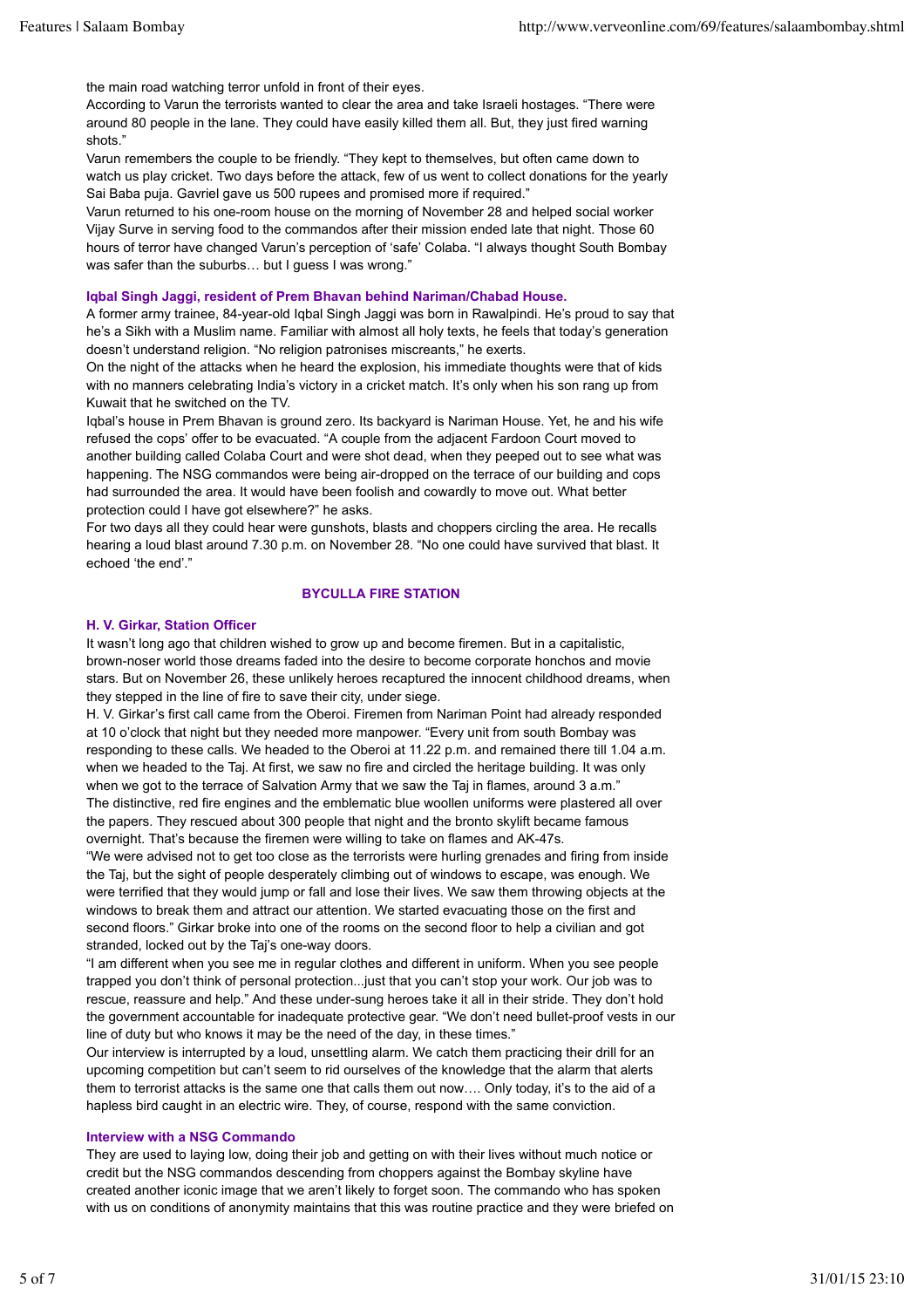the targets they would encounter.

Unaware of reports that claim they used mobile phones as visibility aids he insists, "We were well equipped with illuminating devices, however new equipment is a force multiplier." The only thoughts our intrepid commando had through the encounter were the thoughts he is trained to have. "No civilian casualties, capture the terrorists, rescue the hostages, adapt to changing situations and plan accordingly.... I was confident but had butterflies in my stomach. I had so much to do and a chain of events ahead that did not leave me time to do anything except continuously devise moves to end the siege."

Commemorating Major Sandeep Unnikrishnan and Hawaldar Gajendra Singh whom he was close to, he says, "The public needs to be helpful, aware and awake. The requirement is to say 'we' rather than 'I, me, myself'. The government needs to provide us with the latest equipment. The media should not let this issue die its own death till some concrete results are seen. We have proven our worth even to the peril of our lives on numerous occasions and will continue doing it because we understand our responsibility towards the nation. Now it's your chance to play your role towards your own country."

# **D. B. MARG POLICE STATION**

# **N. MALI, SENIOR POLICE INSPECTOR**

He's in charge of the police station and deployed the team that was responsible for the capture of the lone surviving terrorist Ajmal Kasab. "We got information on the firing at Colaba at around 9.40 p.m. Later, we were filled in about the terrorists at CST. The control room asked us to set up barricades." After receiving details of their blood trail, Mali made sure the entire area near TBZ jewellery and Girgaum Chowpatty was doubly secured. "We strengthened the barricades after we got the news of them escaping in a police car." This step played catalyst to the most talked-about arrests of recent times. He also made sure the restaurants in that stretch were shut down.

#### **S. GOVILKAR, ASSITANT POLICE INSPECTOR**

S. Govilkar worked at the immi-gration office before joining the police force just a week before 26/11. It was his first mission. "I finished my day duty and went home for dinner at around 9.30 p.m. When I watched the news about the Leopold firing, I thought it was a gang war." He left much against the wishes of his concerned wife. "When I reached, Mali Sir who was at the gate of the station asked me to go to Girgaum Chowpatty." All he had for protection was a lathi.

"The revolvers in the station had run dry, as 15 police officers had taken them," he says. They then formed two teams – one with himself and the late T. S. Omble and the other with assistant police inspector H. Bawdankar and police sub inspector B. Kadam. "Bawdankar and Kadam were in civilian clothes, as they are part of the detection squad. Both of them were armed with automatic guns. We were constantly getting information on the wireless from Sanjiv Patil and were expecting the terrorists at any moment," he exclaims.

Govilkar's team concentrated on Ajmal Kasab, the captured terrorist. "We saw the white Skoda approach at around 12.30 a.m. After firing two rounds, they tried to take a U-turn but hit the divider. Kadam and Bawdankar who were at the driver's end fired three rounds and Kasab, pretending to surrender, fell onto the road on his stomach with an AK-47 between his legs. He started firing and Omble, who tried to snatch the gun off him, got shot five times in the bargain," he recollects. "That's when I felt a burning sensation on my waist. There was blood, a bullet had brushed past." They pounced on Kasab with lathis as they needed to capture him alive. "It was team work, no one had to give anyone orders; fuelled by anger, we just wanted to capture him alive."

#### **B. KADAM, POLICE SUB INSPECTOR**

When he saw the Skoda approaching, he was positioned behind the pillar of the bridge at Girgaum Chowpatty, armed with a gun. "When the terrorists saw the area cordoned off, they stopped the car way ahead, put the headlights on high beam and started the wiper with water spraying so that we couldn't see their faces. We shouted and asked them to get out of their car. At this point they tried to escape but hit the divider."

The driver, slain terrorist Ismail Khan, shot two rounds from a pistol. Kadam and Bawdankar fired three rounds each. Bawdankar's bullets severely injured Ismail. "P. N. Avade from our team crossed the divider and took the key and pistol and S. C. Nikam Kalhe took the AK-47. Omble saved the entire team. We hardly had weapons against the AK-47, but everyone present there acted like a soldier." These officers feel that the public mindset has changed towards the force after 26/11 and they hope that they'll be better armed and prepared for any such emergency in the future.

#### **In The Line of Fire**

#### **Vasant Prabhu,** *Indian Express* **Photographer**

Vasant Prabhu's unforgettable images of the foreigners assassinated by the Taj poolside have been splashed across dailies world over. "I saw the bodies of two foreigners lying near the poolside and